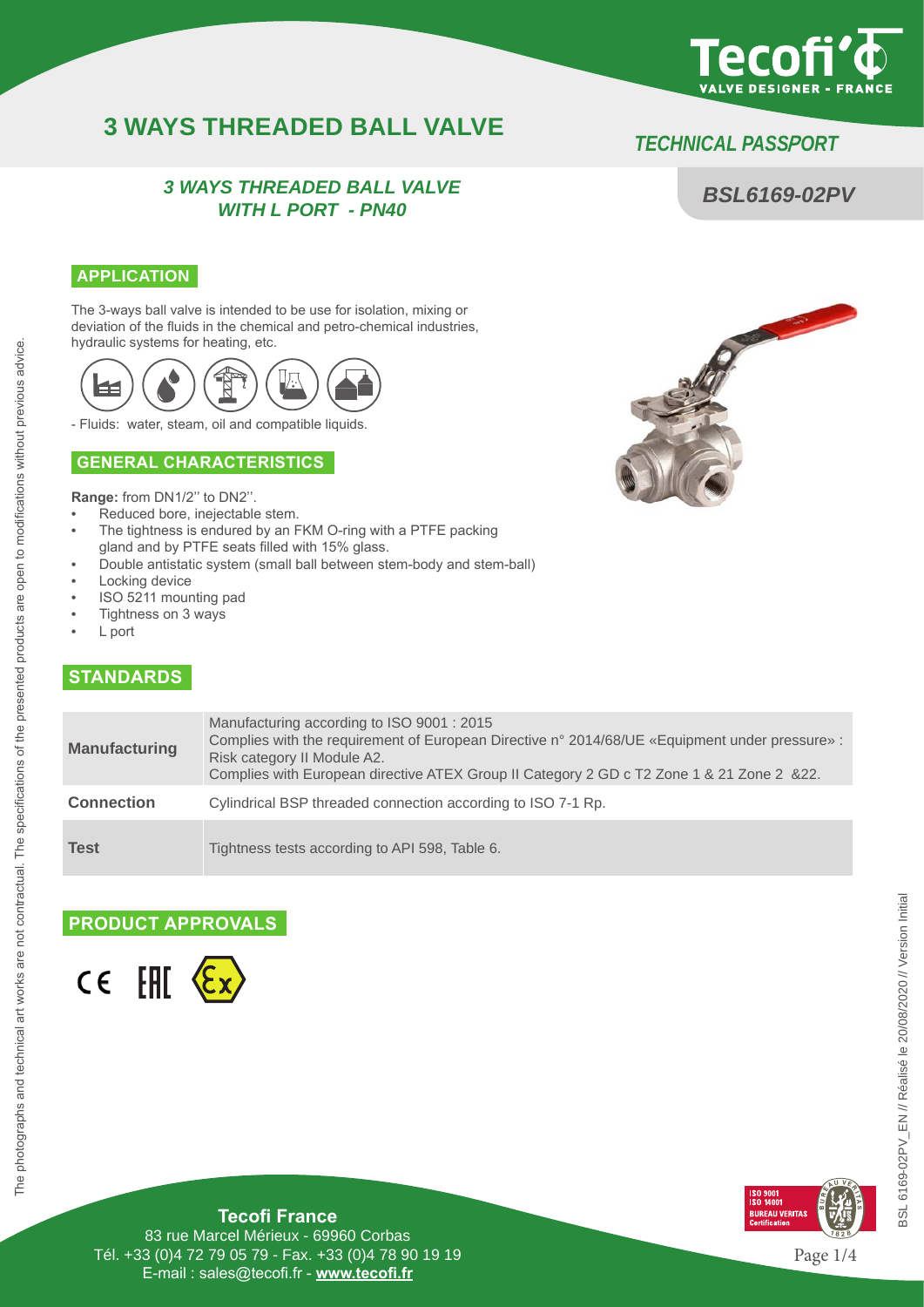

# **3 WAYS THREADED BALL VALVE** *TECHNICAL PASS*P*ORT*

# *BSL6169-02PV*

# **CONSTRUCTION**



| Pos.           | <b>Description</b> | <b>Material</b>           |
|----------------|--------------------|---------------------------|
| 1              | Body               | Stainless steel EN 1.4408 |
| $\overline{2}$ | <b>Ball</b>        | Stainless steel AISI 316  |
| 3              | Seat               | PTFE chargé 15% verre     |
| $\overline{4}$ | Body gasket        | PTFE                      |
| 5              | Body               | Stainless steel EN 1.4408 |
| 6              | <b>Stem</b>        | Stainless steel AISI 316  |
| $\overline{7}$ | Stem gasket        | <b>PTFE</b>               |
| 8              | $O$ ring           | <b>FKM</b>                |
| 9              | Packing            | <b>PTFE</b>               |
| 10             | Packing glang      | Stainless steel AISI 316  |
| 11             | Elastic ring       | Stainless steel AISI 301  |
| 12             | <b>Nut</b>         | Stainless steel AISI 304  |
| 13             | Washer             | Stainless steel AISI 304  |
| 14             | Packing nut        | Stainless steel AISI 304  |
| 15             | Locking device     | Stainless steel AISI 304  |
| 16             | Handle             | Stainless steel AISI 304  |
| 17             | Handle cover       | Plastique                 |
| 18             | Stop pin           | Stainless steel AISI 304  |



**Tecofi France**

83 rue Marcel Mérieux - 69960 Corbas Tél. +33 (0)4 72 79 05 79 - Fax. +33 (0)4 78 90 19 19 E-mail : sales@tecofi.fr - **www.tecofi.fr**

Page 2/4

**ISO 9001<br>ISO 14001<br>BUREAU VERITAS<br>Certification**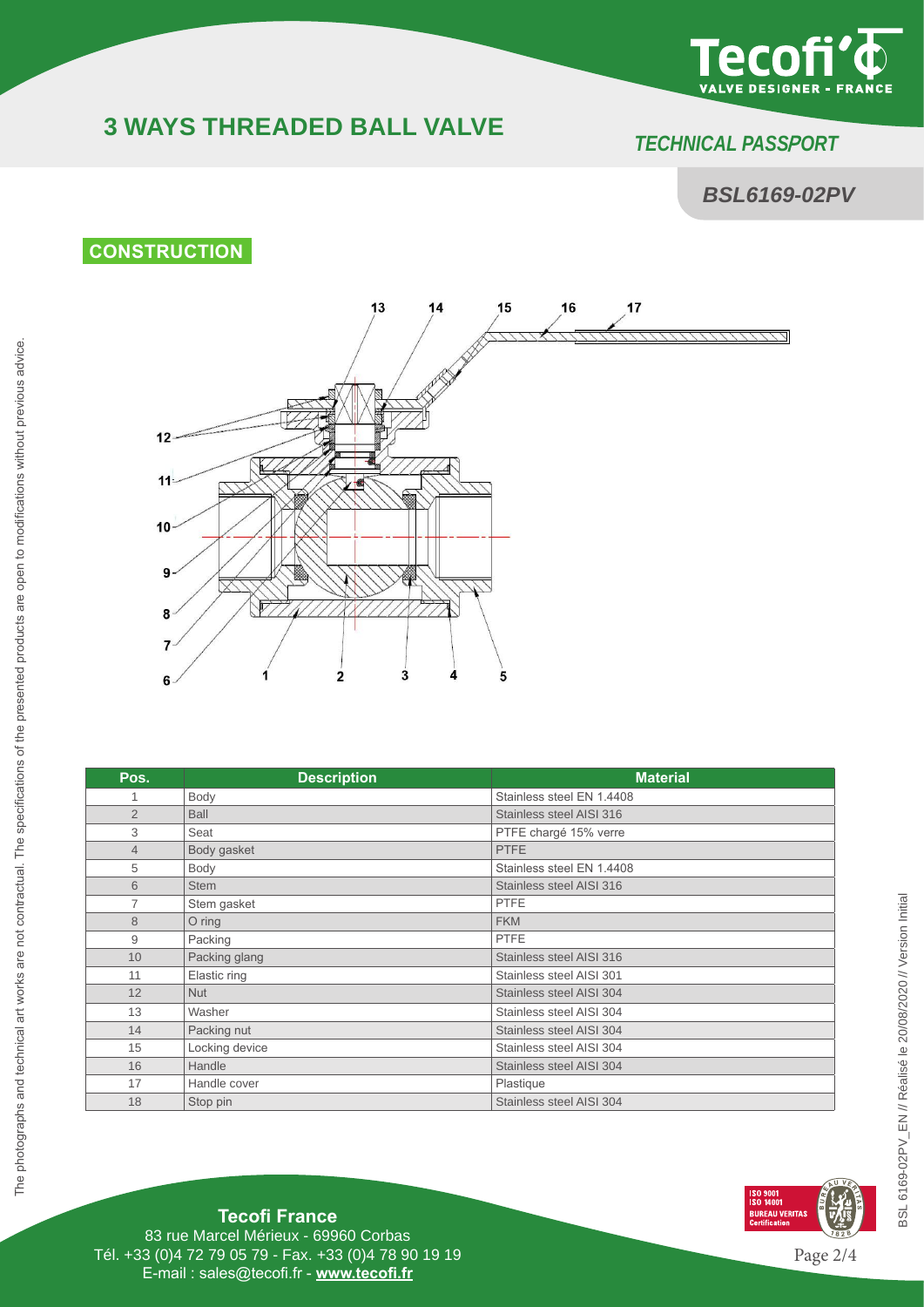

# **3 WAYS THREADED BALL VALVE** *TECHNICAL PASS*P*ORT*

# *BSL6169-02PV*

# **DIMENSIONS**







| <b>DN</b>     |                 | ØP  |     | L1    | L <sub>2</sub> | Е   | H1  | H1   | H <sub>2</sub> | H <sub>4</sub> | c  | ØK | <b>ISO</b> | NX ØZ         |    | <b>ØK1 NX ØZ1</b>      | <b>Kvs</b>          | Torque * | Weight |
|---------------|-----------------|-----|-----|-------|----------------|-----|-----|------|----------------|----------------|----|----|------------|---------------|----|------------------------|---------------------|----------|--------|
| <sub>mm</sub> | inch            |     |     |       |                |     |     |      |                |                |    |    |            |               |    |                        | (m <sup>3</sup> /h) | (Nm)     | (kg)   |
| 8             | 1/4"            | 9.5 | 75  | 57.5  | 37.5           | 130 | 66  | 8.5  | 45.3           | 36.8           | 9  | 42 | F03/F04    | $4 \times 06$ | 36 | $4 \times 06$          | 2.29                | 8        | 0.70   |
| 10            | 3/8"            | 11  | 75  | 57.5  | 37.5           | 130 | 66  | 8.5  | 45.3           | 36.8           | 9  | 42 | F03/F04    | $4 \times 06$ | 36 | $4 \times 06$          | 3.86                | 8        | 0.67   |
| 15            | 1/2"            | 12  | 75  | 57.5  | 37.5           | 130 | 66  | 8.5  | 45.3           | 36.8           | 9  | 42 | F03/F04    | $4 \times 06$ | 36 | $4 \times \emptyset 6$ | 4.75                | 8        | 0.63   |
| 20            | 3/4"            | 15  | 85  | 65.5  | 42.5           | 161 | 72  | 11   | 52             | 41.2           | 11 | 50 | F04/F05    | $4 \times 07$ | 42 | $4 \times 06$          | 5.11                | 9        | 0.94   |
| 25            | 4 <sub>II</sub> | 20  | 100 | 79    | 50             | 161 | 77  | 12   | 58.5           | 46.5           | 11 | 50 | F04/F05    | $4 \times 07$ | 42 | $4 \times \emptyset 6$ | 11.8                | 15       | 1.39   |
| 32            | 1"1/4           | 25  | 122 | 97    | 61             | 203 | 92  | 13.5 | 69.5           | 56             | 14 | 70 | F05/F07    | $4 \times 09$ | 50 | $4 \times 07$          | 19.6                | 20       | 2.91   |
| 40            | 1"1/2           | 32  | 131 | 106.5 | 65.5           | 203 | 96  | 13.5 | 73.5           | 60             | 14 | 70 | F05/F07    | $4 \times 09$ | 50 | $4 \times 07$          | 33.2                | 30       | 3.66   |
| 50            | 2"              | 40  | 158 | 129   | 79             | 203 | 107 | 13   | 83.5           | 70.5           | 14 | 70 | F05/F07    | $4 \times 09$ | 50 | $4 \times 07$          | 53.7                | 45       | 6.31   |

\* - The torques are given without a safety factor



**Tecofi France** 83 rue Marcel Mérieux - 69960 Corbas Tél. +33 (0)4 72 79 05 79 - Fax. +33 (0)4 78 90 19 19 E-mail : sales@tecofi.fr - **www.tecofi.fr**